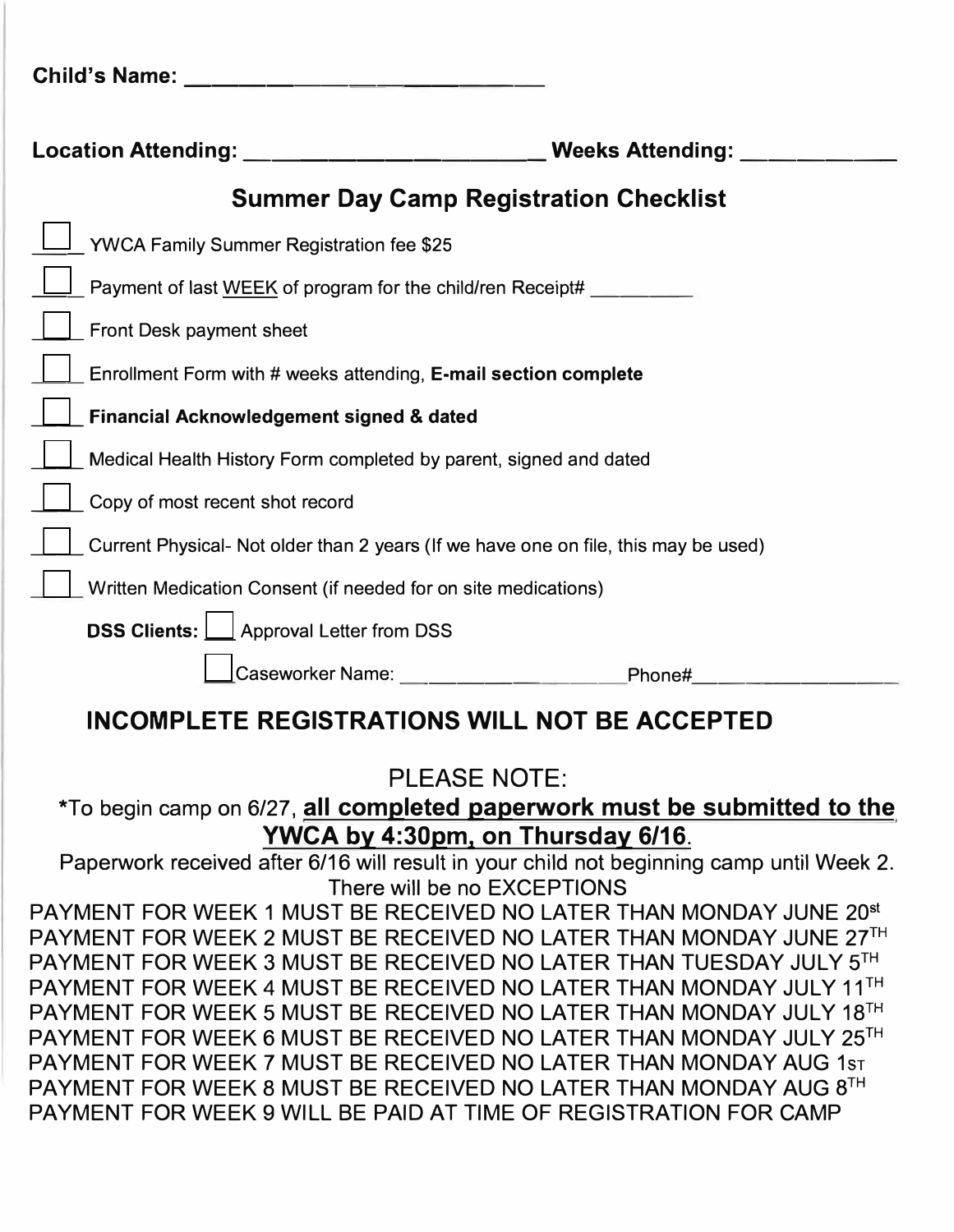## **YWCA of the NIAGARA FRONTIER 2022 SUMMER DAY CAMP ENROLLMENT FORM**

**FULL TIME: 3- 5 DAYS \$180 PER WEEK PART TIME: 2 DAYS \$80 PER WEEK** 

| <b>Summer Registration Fee:</b> |  |
|---------------------------------|--|
| \$25.00 per family              |  |
|                                 |  |

**ATTENDING: Please specify FT (full time) or PT (part time). If part time indicate days attending: M (Monday), T (Tuesday), W (Wednesday), R (Thursday), F (Friday)** 

| WEEK 1 $(6/27-7/1)$<br>WEEK 2 (7/5-7/8) ____ | WEEK 4 (7/18-7/22) _____<br>WEEK 3 (7/11-7/15) WEEK 6 (8/1-8/5)                                                       | WEEK 7 (8/8-8/12) ______<br>WEEK 8 (8/15-8/19) _____<br>WEEK 9 (8/22-8/26)                                                                                                                                                      |
|----------------------------------------------|-----------------------------------------------------------------------------------------------------------------------|---------------------------------------------------------------------------------------------------------------------------------------------------------------------------------------------------------------------------------|
|                                              |                                                                                                                       |                                                                                                                                                                                                                                 |
|                                              |                                                                                                                       |                                                                                                                                                                                                                                 |
|                                              |                                                                                                                       | Home Address City, State, Zip                                                                                                                                                                                                   |
|                                              |                                                                                                                       |                                                                                                                                                                                                                                 |
|                                              |                                                                                                                       |                                                                                                                                                                                                                                 |
|                                              |                                                                                                                       |                                                                                                                                                                                                                                 |
|                                              |                                                                                                                       |                                                                                                                                                                                                                                 |
|                                              |                                                                                                                       |                                                                                                                                                                                                                                 |
|                                              |                                                                                                                       |                                                                                                                                                                                                                                 |
|                                              |                                                                                                                       |                                                                                                                                                                                                                                 |
|                                              | <b>CAN CHILD BE PICKED UP BY BOTH PARENTS?</b>    YES    NO<br>If not, provide written documentation.                 | Child lives with $\Box$ both parent's $\Box$ mother $\Box$ father $\Box$ other $\Box$                                                                                                                                           |
|                                              |                                                                                                                       |                                                                                                                                                                                                                                 |
|                                              | <b>Emergency Contact in Case Parents Cannot Be Contacted</b>                                                          |                                                                                                                                                                                                                                 |
|                                              |                                                                                                                       | Name Relationship Relationship                                                                                                                                                                                                  |
|                                              | List All Persons, Other Than Parents Who Have Permission To Pick Up Your Child<br>(Must be over the age of 18 years.) |                                                                                                                                                                                                                                 |
| Name                                         | Phone _________                                                                                                       | Relationship                                                                                                                                                                                                                    |
| Name                                         | Phone                                                                                                                 | Relationship                                                                                                                                                                                                                    |
|                                              | Phone                                                                                                                 | Relationship<br>expansion of the set of the set of the set of the set of the set of the set of the set of the set of the set of the set of the set of the set of the set of the set of the set of the set of the set of the set |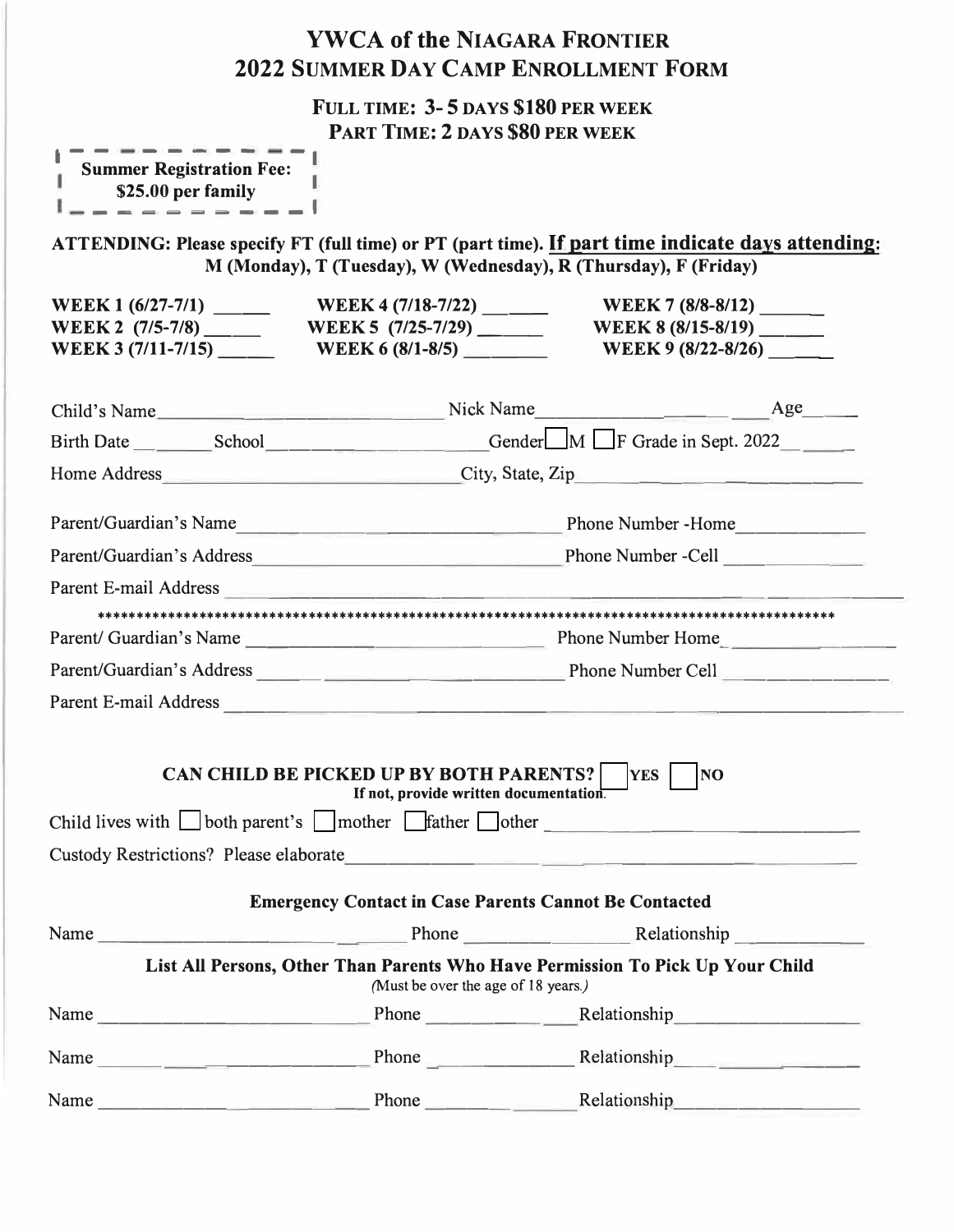#### **YWCA of the Niagara Frontier**

#### **PARENT FINANCIAL OBLIGATION /ACKNOWLEDGMENT STATEMENT**

#### **FINANCIAL OBLIGATION**

- The last day for you to **DROP** weeks without being financially responsible is **Friday June IO, 2022.** After this date, you will be responsible for all weeks registered. Please plan carefully.
- **• Deletion of Summer Dav Camp weeks is not accepted after June 10, 2022. Should your child not attend a week for whkh he or she was registered, the parent is financially responsible.**
- The YWCA reserves the right to suspend children from the Summer Day Camp program due to non-payment of fees.
- Under **no** circumstance should the addition of Summer Day Camp weeks be done at the Summer Day Camp site. Additions require payment at the time of the addition and must be done by contacting the main office, 32 Cottage Street at 433-6714.
- All Erie/Niagara County Department of Social Services clients must have a letter of approval at the time of registration. The YWCA cannot accept your child without approval. The Department of Social Services can fax the approval letter to the attention of Kelly DeMatteo at 433-1929.
- Erie/Niagara County Department of Social Services will only pay for days and hours that the client is working or attending training. If your child attends Summer Day Camp on a day that is not approved by the Department of Social Services, you are financially responsible. M-F, each day is \$50.00 and must be paid in advance. If you choose to send your child to the program and you are not working on that day, you are responsible for payment in advance.

#### **REFUNDS**

- YWCA of the Niagara Frontier registration fees are non-refundable.
- Only fees for programs cancelled by the YWCA are refundable.
- **Suspension or dismissal from the program does not result in refund.**
- Absence from program does not reduce operation costs.
- A credit or refund will **NOT** be given for absences.

#### **PARENT ACKNOWLEDGEMENT**

- **• Medical Release Consent -** In an emergency concerning my child, (i.e. accident or sudden medical problem), I do authorize the YWCA staff/volunteer to be my agent in obtaining emergency medical treatment. I understand that the 911 Emergency team and emergency department staff at Eastern Niagara Hospital/or nearest hospital will be utilized.
- **• Photo Release/Consent -** I understand that any photographs taken of me/my children while at the YWCA will be used for public relations purposes and promotions of YWCA programs and services.
- **• Acknowledgement of Parent Responsibility -** I understand that I am responsible to notify the YWCA of any changes in writing of my child's normal schedule.
- **• Liability Waiver -** We agree to hold the YWCA and the Program staff harmless with regard to any injuries that may be sustained by our child during the operation of this program. Furthermore, we understand that the YWCA is NOT insured against any such contingencies. I give my permission that this disclosure information relating to my child, such as pictures, name and other pertinent information may be used at the discretion of the YWCA staff.
- I give **consent for my child to take part in field trips or excursions away from the facility** under proper supervision.
- I acknowledge the receipt of the Summer Day Camp handbook.
- I acknowledge responsibility for receiving this handbook.
- I understand that I am to contact the Summer Day Camp Director at 433-6714 if there are any questions about policies outlined in this handbook.

#### **I HA VE READ AND UNDERSTAND THE ABOVE POLICIES.**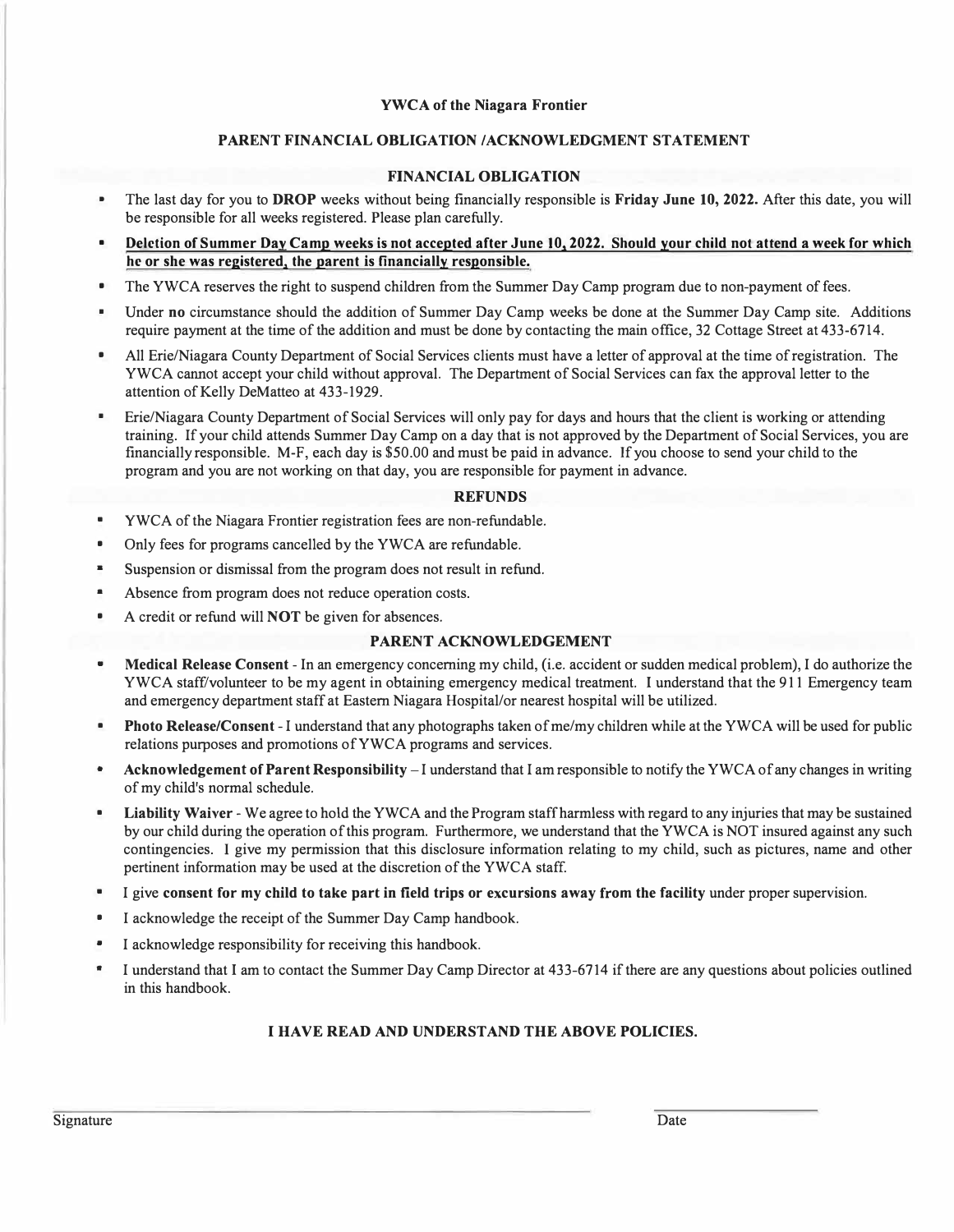#### **Health History Form**

| Child's Name:                                                                                                                                                                                                                                                                                                                                | <u> 1989 - An Aontaithe Aonaichte ann an Cairlige ann an t-Aonaichte ann an t-Aonaichte ann an t-Aonaichte ann an</u>                                                                                                                |                             | Date of Birth:                                                                                                                                                                                                                      |                           |
|----------------------------------------------------------------------------------------------------------------------------------------------------------------------------------------------------------------------------------------------------------------------------------------------------------------------------------------------|--------------------------------------------------------------------------------------------------------------------------------------------------------------------------------------------------------------------------------------|-----------------------------|-------------------------------------------------------------------------------------------------------------------------------------------------------------------------------------------------------------------------------------|---------------------------|
|                                                                                                                                                                                                                                                                                                                                              |                                                                                                                                                                                                                                      |                             |                                                                                                                                                                                                                                     |                           |
|                                                                                                                                                                                                                                                                                                                                              |                                                                                                                                                                                                                                      |                             |                                                                                                                                                                                                                                     |                           |
| Child's Dental Care: Phone $\#$ Phone $\#$                                                                                                                                                                                                                                                                                                   |                                                                                                                                                                                                                                      |                             |                                                                                                                                                                                                                                     |                           |
| In case of an emergency, and the <b>IWCA of Niagara</b> is unable to reach the parent/guardian, the following individual(s) have permission to make decisions<br>regarding the care of my child/me, including permission to pick up my child/me from the YWCA in case of an emergency or dismissal from the YWCA of<br>the Niagara Frontier. |                                                                                                                                                                                                                                      |                             |                                                                                                                                                                                                                                     |                           |
| Name                                                                                                                                                                                                                                                                                                                                         |                                                                                                                                                                                                                                      |                             |                                                                                                                                                                                                                                     |                           |
| Address                                                                                                                                                                                                                                                                                                                                      | <u>in a series and the series of the series of the series of the series of the series of the series of the series of the series of the series of the series of the series of the series of the series of the series of the serie</u> |                             |                                                                                                                                                                                                                                     |                           |
| Home Phone $($ $)$                                                                                                                                                                                                                                                                                                                           |                                                                                                                                                                                                                                      |                             |                                                                                                                                                                                                                                     |                           |
| <b>HEALTH HISTORY</b> – Indicate and explain as necessary.                                                                                                                                                                                                                                                                                   |                                                                                                                                                                                                                                      |                             |                                                                                                                                                                                                                                     |                           |
| Autism<br><b>Contract Contract Contract Contract</b>                                                                                                                                                                                                                                                                                         | <b>Seizures</b>                                                                                                                                                                                                                      | <b>ALLERGIES:</b>           |                                                                                                                                                                                                                                     |                           |
| Asperger's<br>بالمستنبط                                                                                                                                                                                                                                                                                                                      | ADD/ADHD<br>and the state of                                                                                                                                                                                                         | <b>Bee Sting</b>            | Dairy                                                                                                                                                                                                                               | <b>Service Controller</b> |
| ODD<br>and the control of the control of                                                                                                                                                                                                                                                                                                     | Hearing<br>and the company                                                                                                                                                                                                           | Lactose Intolerant          | Wheat<br><b>Contract Contract</b>                                                                                                                                                                                                   |                           |
| Asthma<br><b>Contract Contract Contract</b>                                                                                                                                                                                                                                                                                                  | Vision                                                                                                                                                                                                                               | Peanut                      |                                                                                                                                                                                                                                     | Insect Bites              |
| <b>Diabetes</b>                                                                                                                                                                                                                                                                                                                              | Motor Delays                                                                                                                                                                                                                         | <b>Tree Nuts</b>            |                                                                                                                                                                                                                                     | Penicillin                |
| Child has any special needs/services: Early Intervention/Special Education _____ Occupational Therapy ____ Speech/Language _____                                                                                                                                                                                                             |                                                                                                                                                                                                                                      |                             |                                                                                                                                                                                                                                     | Physical Therapy          |
|                                                                                                                                                                                                                                                                                                                                              |                                                                                                                                                                                                                                      |                             |                                                                                                                                                                                                                                     |                           |
| Other diseases or details of above <u>contained a series of the series of the series of the series of the series of the series of the series of the series of the series of the series of the series of the series of the series</u>                                                                                                         |                                                                                                                                                                                                                                      |                             |                                                                                                                                                                                                                                     |                           |
| Dates of operations or serious injuries/illness                                                                                                                                                                                                                                                                                              |                                                                                                                                                                                                                                      |                             |                                                                                                                                                                                                                                     |                           |
| Chronic or recurring illness entertainment of the contract of the contract of the contract of the contract of the contract of the contract of the contract of the contract of the contract of the contract of the contract of                                                                                                                |                                                                                                                                                                                                                                      |                             | <u> 1980 - Jan James Alemany, martin politik a</u>                                                                                                                                                                                  |                           |
| Is the child currently taking any prescribed medications? $\ \cdot\ $ yes $\ \cdot\ $ no. Please be sure to consult with your physician                                                                                                                                                                                                      |                                                                                                                                                                                                                                      |                             |                                                                                                                                                                                                                                     |                           |
| about bringing these medications to the YWCA of the Niagara Frontier along with the MEDICATION CONSENT FORM.                                                                                                                                                                                                                                 |                                                                                                                                                                                                                                      |                             |                                                                                                                                                                                                                                     |                           |
|                                                                                                                                                                                                                                                                                                                                              |                                                                                                                                                                                                                                      |                             |                                                                                                                                                                                                                                     |                           |
| ARE YOU COVERED BY ANY HOSPITALIZATION/MEDICAL CARE POLICY?                                                                                                                                                                                                                                                                                  |                                                                                                                                                                                                                                      | <b>YES</b>                  | <b>NO</b>                                                                                                                                                                                                                           |                           |
| Name of Primary Insurance Company<br><u>Name of Primary Insurance Company</u>                                                                                                                                                                                                                                                                |                                                                                                                                                                                                                                      | Phone $\ell$                | $\qquad \qquad$ ) and the set of the set of the set of the set of the set of the set of the set of the set of the set of the set of the set of the set of the set of the set of the set of the set of the set of the set of the set |                           |
| Address<br>the control of the control of the control of the control of the control of the control of                                                                                                                                                                                                                                         |                                                                                                                                                                                                                                      |                             |                                                                                                                                                                                                                                     |                           |
| Policyholder's Name                                                                                                                                                                                                                                                                                                                          |                                                                                                                                                                                                                                      |                             | Policyholder's Birthdate:                                                                                                                                                                                                           |                           |
| Policy # (including 3 letters): $\frac{1}{2}$                                                                                                                                                                                                                                                                                                |                                                                                                                                                                                                                                      | Is policy through employer? | $\vee$ ves<br>no                                                                                                                                                                                                                    |                           |

**PARENT/GUARDIAN AUTHORIZATION:** To the best of my knowledge, this health history is correct and the designated child/staff may engage in all YWCA activities (except where noted by the examining physician or myself). I authorize the YWCA staff to supervise self-administration of sunscreen products by my child. In an emergency, I authorize the YWCA Day Camp Director to act for me/my child according to her/his best judgement where medical or surgical treatment is required. I accept responsibility for all medical bills resulting from the illness or injury while I/my child is in the care of the YWCA.

Please initial:

- I consent to emergency medical treatment for my child
- I provided information on my child's special needs to the program to assist in caring for my child
- I agree to review and update this information whenever a change occurs and at least once every year
- A current copy of my child's physical and immunization records has been provided to the program.